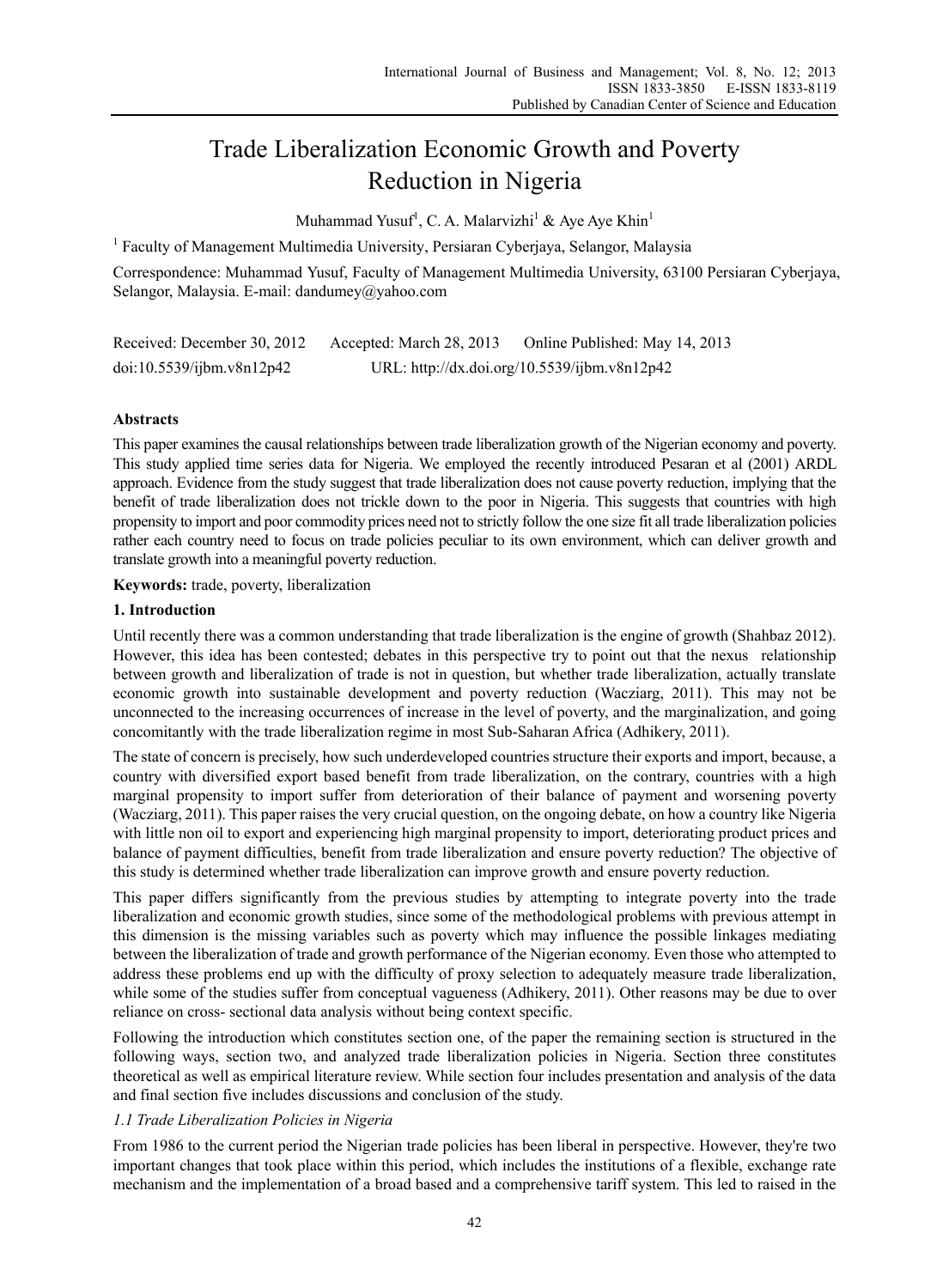classification of tariff from 1,560 of the 1980 regime to 4,960 in addition, the decline in wide spreads of the tariff burden which was delivered in the trade-weighted and average nominal tariff from 33% to 23%, however, certain agricultural and industrial imports products, which compete with major domestic producers, remained subject to high nominal rates up to 60% and some luxury goods such as major vehicles were subjected to rates of 100% or more.

The outcome performance of the growth of the Nigerian economy from the trade liberalization policy indicates that the contribution of agriculture increase from 30 percent in 1998 to phenomenally 36 percent in 2000 and move again to 42 percent in 2007. Thus the contribution of the petroleum sector to GDP also increases with the liberalization period. However, it should be noted that despite raised in the two sector contribution to GDP there is no structural linkage of this sector with industrial sector, the industrial sector unemployment continues to soar, and the industrial sector productivity continues to stagnate (Onyeiwu, Lorgulecu, and Polimeni, 2009).

However, the exchange rate also appreciates during the reform period against international exchange rate but that cannot translate as an improving in the export based on the economy, because despite the increase in the exchange rate, the industrial sector performance continued to be sluggish, falling from the initial level of 21.33 percent by the closing period of 1999 to 17.66 quantity by the closing end of 2000. Even though there is an increase in the foreign reserved from us 4 billion in 1999 to US 43.5 billion as at 2006 decaying condition of infrastructure facilities and other social amenities continue to soar.

Lending rate also improved from 21.33 to 17.66 but it is still considered high and with a majority Nigerian cannot afford to take loans from the government. Before the trade liberalization policy in the 1980 the resulted outcome was the share of the manufacturing sector which constituted 17 percent of the total GDP, IN 2006 continue falling to the 3 percent of GDP and it operate below capacity utilization in fact it fall down to 560 from the previous 938 units in 1980, and felt more to 450 units in 2006, productivity in the industrial sector continue to fall. The unemployment also continues to decline falling from 18% in 1990 to 5.3% in 2006, poverty also decline from 70% in 1990 to 54% in 2006 but continue to rise to 94% in 2010, the 5 number of people falling into poverty continue to sink (NBS, 2010).

However, this culminated into a phenomenal increased in the import from 8.18 percent to a higher of 37.4 percent in 2001. Thus it should be noted that this sudden increase was also associated with marginal increase 42.3 percent in 1999. However, even though governments have targeted ad national revenue from the oil export but unfortunately it does not materialize, but at the same period the import continues to rise higher. This indicates an increase in import at a time when export is falling. This raised a very important question on how can the marginal imports be financed, if the revenue based which is exported is dwindling.

The argument here is that in an environment where there is a virtual absence of basic infrastructures, efficient productive based, and well trained labor force trade liberalization may create unfavorable effects on economic growth of Nigeria. This in turn may explain why the locally manufactured good cannot survive the international competition against the foreign firm.

The argument goes that trade liberalization in a condition of high marginal propensity to import, without sound diversified export based, may not be sustained.

### **2. Literature Review**

The benefit of trade liberalization on economic growth and poverty reduction have generated more light than heat, some studies believe that it is beneficial to growth and poverty reduction, while some argued against.

One of the pioneering works in this respect is the work of Ahmed (2000), and Balassa (1971) and they came up with a conclusion that trade liberalization is positively correlated to growth.

Dollar and Kraay (2003) investigated the effects of trade liberalization and institutions on economic growth and reported that more open economies with better institutions develop faster and countries trade more with better institutions. Chang and Ying (2008), analyzed the causal linkage between the liberalization of trade and growth by adding cooperating freight as an additional variable. Their findings suggest a significant relationship between trade liberalization and economic growth on the air freight variable,

Wacziaring (2011), examine whether trade policy regime have affected economic growth using data of 57 countries using tariff barriers and dummy for trade liberalization and came up with a significance resulting indicating that trade policy do affects economic growth.

Kim et al (2000), re examined trade-growth nexuses by applying the threshold regression approach in low and high income countries. Their analysis indicated that trade liberalization boost financial development, productivity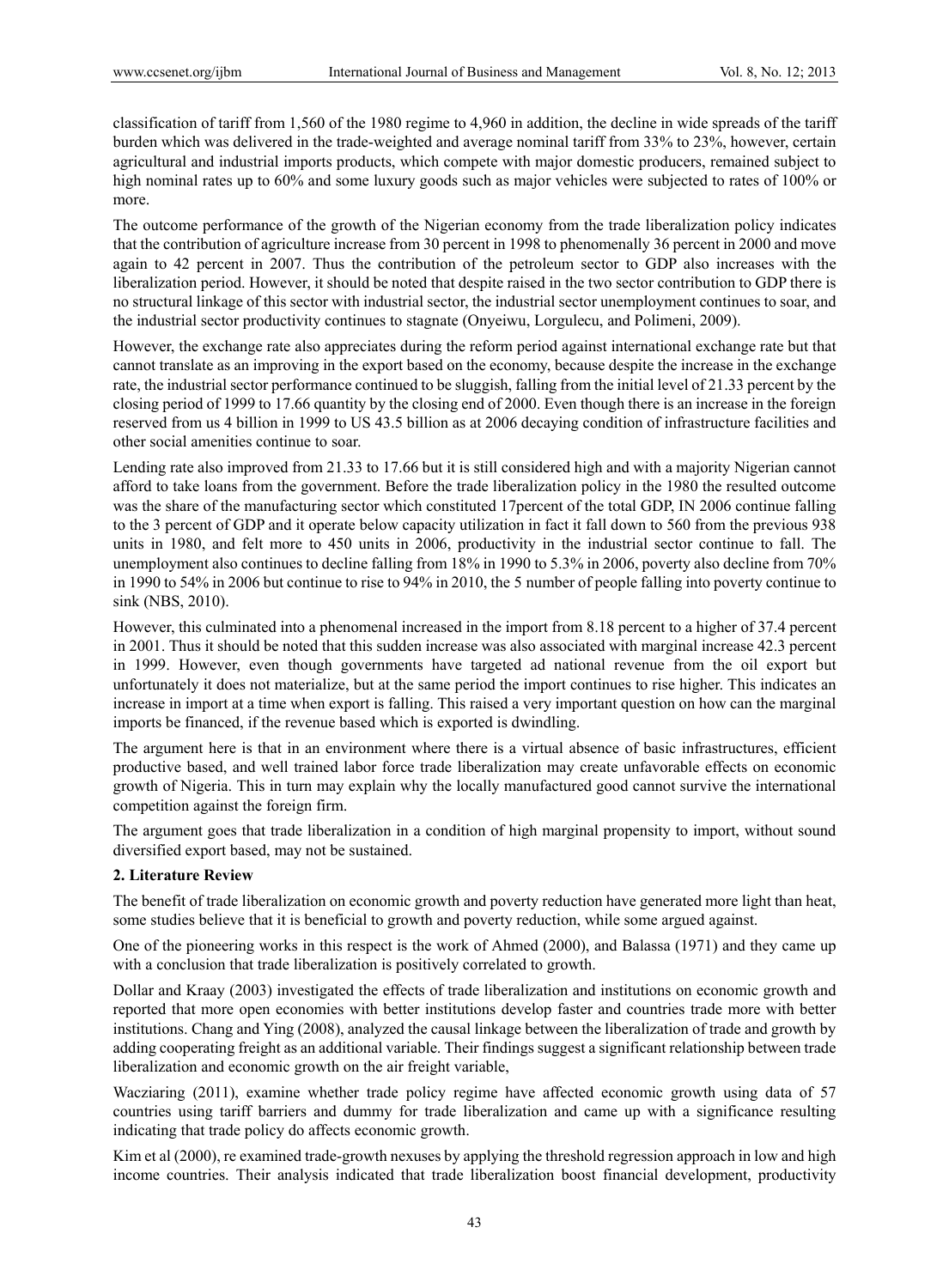growth in high income countries. Adhikery, (2011), supported the literature by investigating the relationship between trade liberalization and economic growth by incorporating FDI, capital formation as other motivating of economic growth of case of Bangladesh economy, his study suggests a long run relationship and reported that trade liberalization impedes economic growth while FDI and capital formation has significant impact on economic growth.

One of the recent country case studies was the work of Sanusi (2010) who examine the linkage between trade openness and economic growth drawing data of the selected case study country as well as a cross sectional study of some selected sub-Saharan Africa. His study addressed the issues of the indicator of openness by using broader alternatives constructed indicators by Sach and Wanner (1995), in both his cross- sectional analysis and country case study he draws the conclusion that trade liberalization is positively correlated with growth. Shahbaz et al (2008), examine trade openness and long run growth by incorporating financial development as an additional determinant of economic growth. His study confirms Co integration in the long run and openness promotes economic growth. However, the problems with these studies they did not treat the issues of causality between trade liberalization and economic growth, and they omit poverty variable which may affect their results.

The opposite views in the literature argued that trade liberalization does not benefit growth and poverty reduction example one of the famous work that become the critiques of the role of trade liberalization in developing country came from (Chang 2000), where he pointed out that Most of the successful developed countries in the World today are exercising the protectionist policies and they are not hundred percent open, but yet they make it compulsory on developing countries to remain open.

Wade et al (2012), in his work on trade liberalization and economic growth pointed out that even though export is a desirable thing to promote, but prioritization in terms of which sector would be the leading sector in export, important for faster ways of achieving a higher level of output.

Ehigiene (2007), provide intensive discussions on the linkage between liberalization and growth of the Nigerian economy. He pointed out the fundamental role of basic infrastructures, for sustainable development, without which he noted trade liberalization may say next to nothing.

His study went further to suggest for successful trade liberalization in Nigeria emphasis most be geared towards the provisions of basic infrastructures in the country.

#### **3. Methodology**

Our hypothesis is that the growth rate of GDP and poverty reduction is dependent on trade liberalization along with other variables like foreign direct investment, international export.

Therefore, the dependent variable is In GDP in the country over the period of 1980-2011. Here the main independent variable of interest is trade liberalization. If we can measure In GDP on trade liberalization then we must find that the coefficient estimate for the interaction dependence and trade liberalization is positive and significant.

Both the static and dynamic versions of the traditional trade theories suggest that trade liberalization leads to higher national income. Liberalization of trade in the form of lower barriers generates welfare improvements as the specialization gains and exchange gains manifest themselves into higher output than would have been possible under a restrictive trade regime. The second channel is based on the Schumpeterian approach in the endogenous growth theory. Here, trade liberalization raised growth by reducing the impediments to the free movements of goods and these factors of production (Grossman and Helpman, 1991).

Some interesting studies e.g. Sanusi (2008), Sach and Warner (1995), and Welch (2003) include foreign direct investment as a proxy of technology transfer. Importantly, the poor role of technology transfer to Nigerian sectors is a questionable factor to growth. To model our hypothesis we follow the Sanusi (2008), the relationship between growth and trade liberalization and poverty reduction is specified as:

$$
InGDP = \beta 0 + \beta IFDI_t + EX_t + TL_t + PO_t + \mu_t \tag{1}
$$

Where In GDP is the natural log of real per capita GDP, FDI is the proxy for foreign direct investment, EX is the proxy of international trade, TL is the total trade to GDP ratio, while PO is the poverty rate and μ is the disturbance terms.

#### *3.1 ARDL Approach to Co-Integration*

Since our main objective is to examine the causal links between trade liberalization, economic growth and poverty reduction, we employed recently introduce other techniques of establishing causal linkage among variables, popularly known as an Autoregressive Redistributive Lag model (ARDL) approach to co- integration,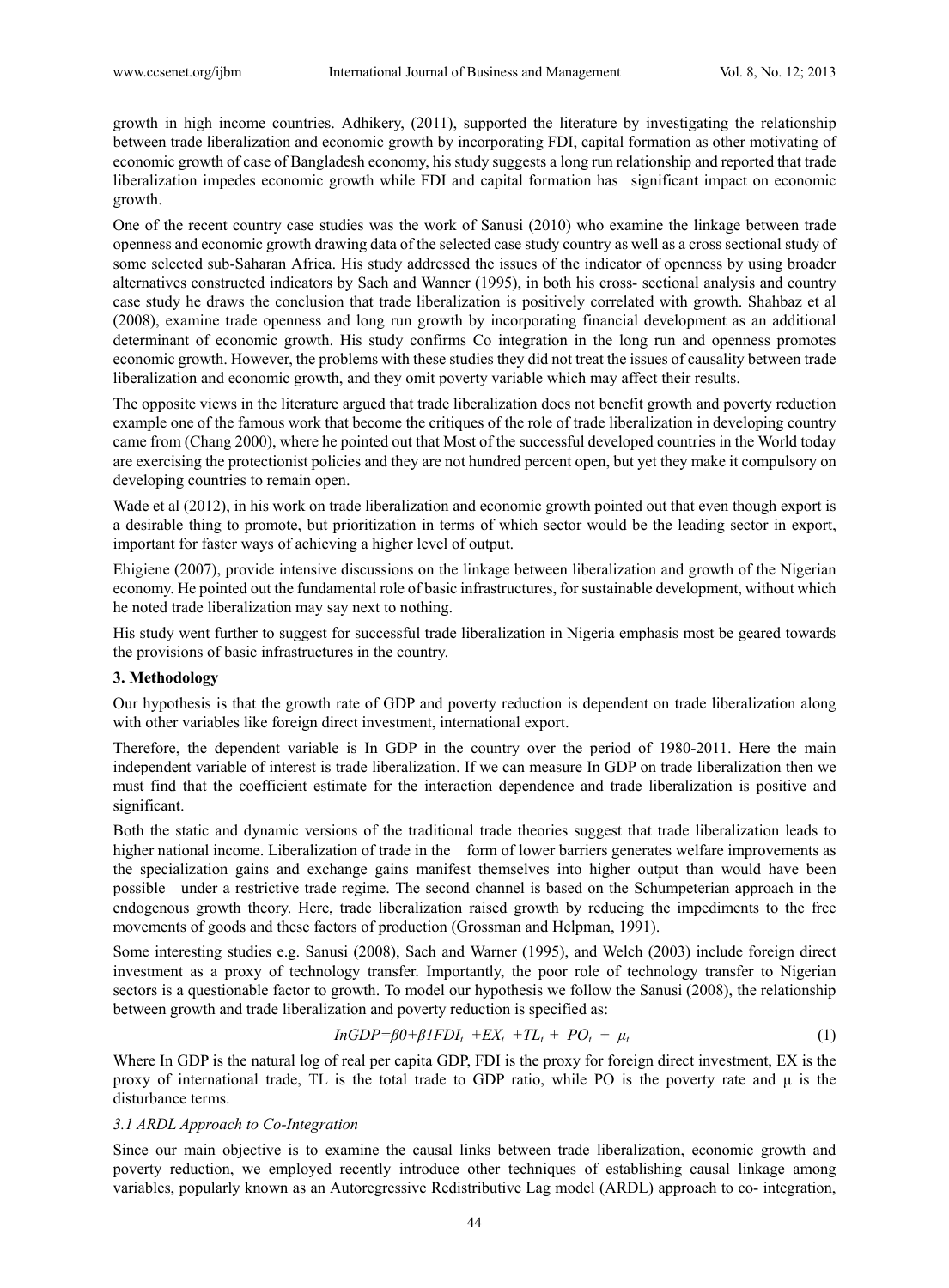introduce by Pesaran et al, (2001). Why we apply ARDL here is because it enables us to bypass other approaches to causality analysis suffering from various methodological problems, such as the difficulty of handling small sample data, and structural break problems commonly in the economic data. In the ARDL approach estimation is made possible without achieving order of 1 (0) and 1 (1). However, though it is necessary that the series must satisfy the stationery order, because if the series are found to be stationary in order of 1 (2) the computed F statistics become invalid.

$$
\Delta InGDP = \beta 0 + \sum_{j=i}^{m} \beta 1 \Delta InFDI \ t-1 + \sum_{j=i}^{n} \beta 2 \Delta EXt-1 + \sum_{j=i}^{n} \beta 3 \Delta T L t-1 + \sum_{j=i}^{n} \beta 4 \Delta InPOt-1 \ \beta 5 \Delta InFDIt-1 + \beta 6 InEXt-1 + \sum_{j=i}^{n} \beta 2 \Delta EXt-1 + \sum_{j=i}^{n} \beta 3 \Delta T L t-1 + \sum_{j=i}^{n} \beta 4 \Delta InPOt-1 \ \beta 5 \Delta InFDIt-1 + \beta 6 InEXt-1 + \sum_{j=i}^{n} \beta 3 \Delta T L t-1 + \sum_{j=i}^{n} \beta 3 \Delta T L t-1 + \sum_{j=i}^{n} \beta 5 \Delta InFDIt-1 + \beta 6 InEXt-1 + \sum_{j=i}^{n} \beta 3 \Delta T L t-1 + \sum_{j=i}^{n} \beta 5 \Delta InFDIt-1 + \beta 6 InEXt-1 + \sum_{j=i}^{n} \beta 3 \Delta T L t-1 + \sum_{j=i}^{n} \beta 5 \Delta InFDIt-1 + \beta 6 InEXt-1 + \sum_{j=i}^{n} \beta 5 \Delta T L t-1 + \sum_{j=i}^{n} \beta 5 \Delta T L t-1 + \sum_{j=i}^{n} \beta 5 \Delta I t-1 + \sum_{j=i}^{n} \beta 5 \Delta I t-1 + \sum_{j=i}^{n} \beta 5 \Delta I t-1 + \sum_{j=i}^{n} \beta 5 \Delta I t-1 + \sum_{j=i}^{n} \beta 5 \Delta I t-1 + \sum_{j=i}^{n} \beta 5 \Delta I t-1 + \sum_{j=i}^{n} \beta 5 \Delta I t-1 + \sum_{j=i}^{n} \beta 5 \Delta I t-1 + \sum_{j=i}^{n} \beta 5 \Delta I t-1 + \sum_{j=i}^{n} \beta 5 \Delta I t-1 + \sum_{j=i}^{n} \beta 5 \Delta I t-1 + \sum_{j=i}^{n} \beta 5 \Delta I t-1 + \sum_{j=i}^{n} \beta 5 \Delta I t-1 + \sum_{j=i}^{n} \beta 5 \Delta I t-1 + \sum_{j=i}^{n} \beta 5 \Delta I t-1 + \sum_{j=i}^{n} \beta 5 \Delta I t-1 + \sum_{j=i}^{n} \beta 5 \
$$

*β7TLt-1+β8POt-1+et* (2)

We equally examine the hypothesis of no long run relationship through the pound test using OLS and the test of the computed F- test of joint significance of the lagged variables

Ho: β4, β5, β6, β7, β8, =0 against the alternative hypothesis

Hi: β4 0, β5 0, β6 0, β8 0

It is noted that if there exist a long run relationship there must be a causality to appear in a particular direction, to determine the direction the causality may appear we estimate error correction representation of the lag dependent variable as recommended by (Pesaran, Shin and Smith, 2001).

$$
\Delta InGDP = \beta 0 \Delta InGDP = \beta 0 + \sum_{j=i}^{m} \beta 1 \Delta InFDI \ t - I + \sum_{j=i}^{n} \beta 2 \Delta EXt - I + \sum_{j=i}^{n} \beta 3 \Delta T Lt - I + \sum_{j=i}^{n} + ECM + \mu_{t}
$$
 (3)

However, after estimation if the computed F- value of joint significant test is greater than the upper critical values and does not fall below the lower critical values obtained from the calculated table, at a given level of significance we reject the null hypothesis of no Co integration at a given level of significance.

A test of the fitness of the model is performed through two steps, one through the diagnostic test of the serial correlation, normality test, functional form and finally, hetrodesticity test. The second step involves the stability test introduced by Pesaran Pesaran (1997), through the Brown et al (2005) stability test of cumulative sum CUSUM and the cumulative sum of square CUSUMSQ. This enables us to identify the stability of the coefficient in the model.

#### **4. Results and Discussion**

| Variables ADF | statistics<br>Levels | Critical<br>value at<br>levels | ADF<br>statistics<br>1st diff. | Critical<br>value<br>At $1st$ diff. | NGLS<br>At level | Critical<br>value<br>At level | NGL S<br>At 1st diff. | Critical<br>value<br>At 1st diff. |
|---------------|----------------------|--------------------------------|--------------------------------|-------------------------------------|------------------|-------------------------------|-----------------------|-----------------------------------|
| Expo          | 0.821881             | $-2.967767$                    | $-6.866102$                    | $-2.967767$                         | $-1.023325$      | $-1952473$                    | $-6675321$            | $-1952910$                        |
| <b>FDI</b>    | 0.816100             | $-2963972$                     | $-6.866102$                    | $-2.967767$                         | $-0.560016$      | -1 952475                     | $-5391264$            | $-1952910$                        |
| <b>GDP</b>    | -1 888279            | $-2.971853$                    | $-1.918459$                    | $-1609790$                          | $-1.998459$      | -1953381                      | -1 993526             | -1953381                          |
| <b>INPO</b>   | $-1.681411$          | 2963972                        | -4 977943                      | $-2.967767$                         | $-6.675332$      | $-1.952910$                   | $-5.055934$           | $-1952910$                        |
| TL.           | $-1.556530$          | 2963972                        | -6.483658                      | $-2.967767$                         | -6.483658        | $-2.967767$                   | $-6.600399$           | $-1952910$                        |

Table 1. Unit root test

Note: \* \*\* \*\*\* indicate critical values at 5%, 10%, 1% respectively

Table 1 indicates a unit root test for stationarity test of the series under consideration. The table above indicates that the series were not stationary at level. After first differencing all the series become stationary at 5% level of significance.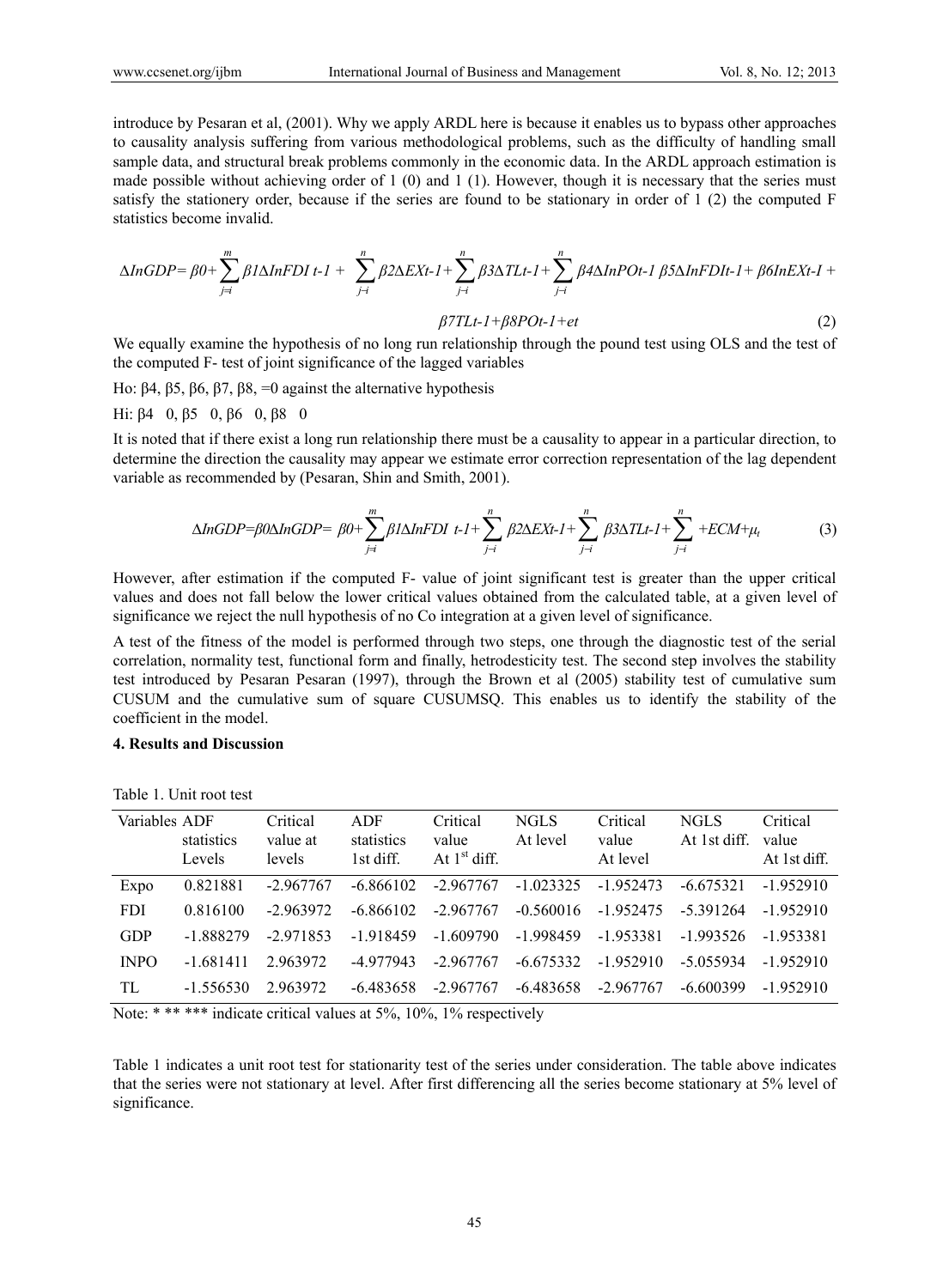| Test statistics | Lags sig-level | Bound critical value no trend and intercepts | F-Statistics |  |
|-----------------|----------------|----------------------------------------------|--------------|--|
| $EXP=4.36$      | $1\%$          | 5.754                                        | 6.483        |  |
| $FDI=4.64$      |                |                                              |              |  |
| GDP=4.62        | $5\%$          | 3.993                                        | 4.533        |  |
| $INPO=3.98$     |                |                                              |              |  |
| $TL=4.20$       | 10%            | 3.247                                        | 3.773        |  |

Table 2. F- statistics Wald test

In table 2 we provide the computed F- test of joint significant of each lags variables. The F- value of being greater than the upper bound critical value at 10% level of significance; as such we reject the null hypothesis and conclude that the variables have a long run relationship, since also the F Value does not fall below the lower bound critical value.

The model shown in equation 2 above was estimated by ARDL model ordinary least squares (OLS) method, The estimated result will be used to provide answers to the following specific research questions (1) *How country like Nigeria with little to export and experiencing deteriorating product prices and balance of payment benefit from trade liberalization? And ensure poverty reduction.* 

| Variables                                         | Coefficients | T- statistics |  |  |  |
|---------------------------------------------------|--------------|---------------|--|--|--|
| <b>ECM</b>                                        | $-0.015541$  | $-1.18588$    |  |  |  |
| $D$ (LPO $(-1)$                                   | $-0.197432$  | 0.94852       |  |  |  |
| $D$ (LPO $(-2)$                                   | $-0.58497$   | $-0.58497$    |  |  |  |
| $D$ (LGDP $(-1)$ )                                | $-0.092057$  | 0.15897       |  |  |  |
| $D$ (LGDP $(-2)$ )                                | $-0.004573$  | 0.03138       |  |  |  |
| $D$ (LTL $(-1)$                                   | 0.003917     | 0.02114       |  |  |  |
| $D$ (LTL $(-2)$                                   | $-0.129805$  | $-0.71233$    |  |  |  |
| $D$ (LFDI $(-1)$                                  | $-2.209130$  | $-1.50120$    |  |  |  |
| $D$ (LFDI $(-2)$                                  | $-2.209130$  | $-1.50120$    |  |  |  |
| C                                                 | 0.073071     | 210571        |  |  |  |
| R-Squared = $0.73217$                             |              |               |  |  |  |
| $F(7, 28) = 7.4201$ [. 000]                       |              |               |  |  |  |
| DW-statistic 2.4101                               |              |               |  |  |  |
| $2(1) = 2.9105$ [. 088]<br>A: Serial Correlation  |              |               |  |  |  |
| B: Functional Form $^{2}$ (1) = .013369[.908]     |              |               |  |  |  |
| C: Normality $^{2}$ (1) = 8.0006 [. 018]          |              |               |  |  |  |
| D: Heteroscadasticity $^{2}$ (1) = 2.1996 [. 138] |              |               |  |  |  |

Table 3. Error correction model poverty as a dependent variable

These statistics are distributed as chi-square variants, based on the following test below

A: Lagrange multiplier test of residual serial correlation

B: Ramsey's RESET test using the square of the fitted values

C: Based on a test of skewness and kurtosis of residuals

D: Based on the regression of squared residuals on squared fitted values

The result has passed a sensitivity test and has no problems of serial correlation, non normality, functional form and Heteroscadasticity.